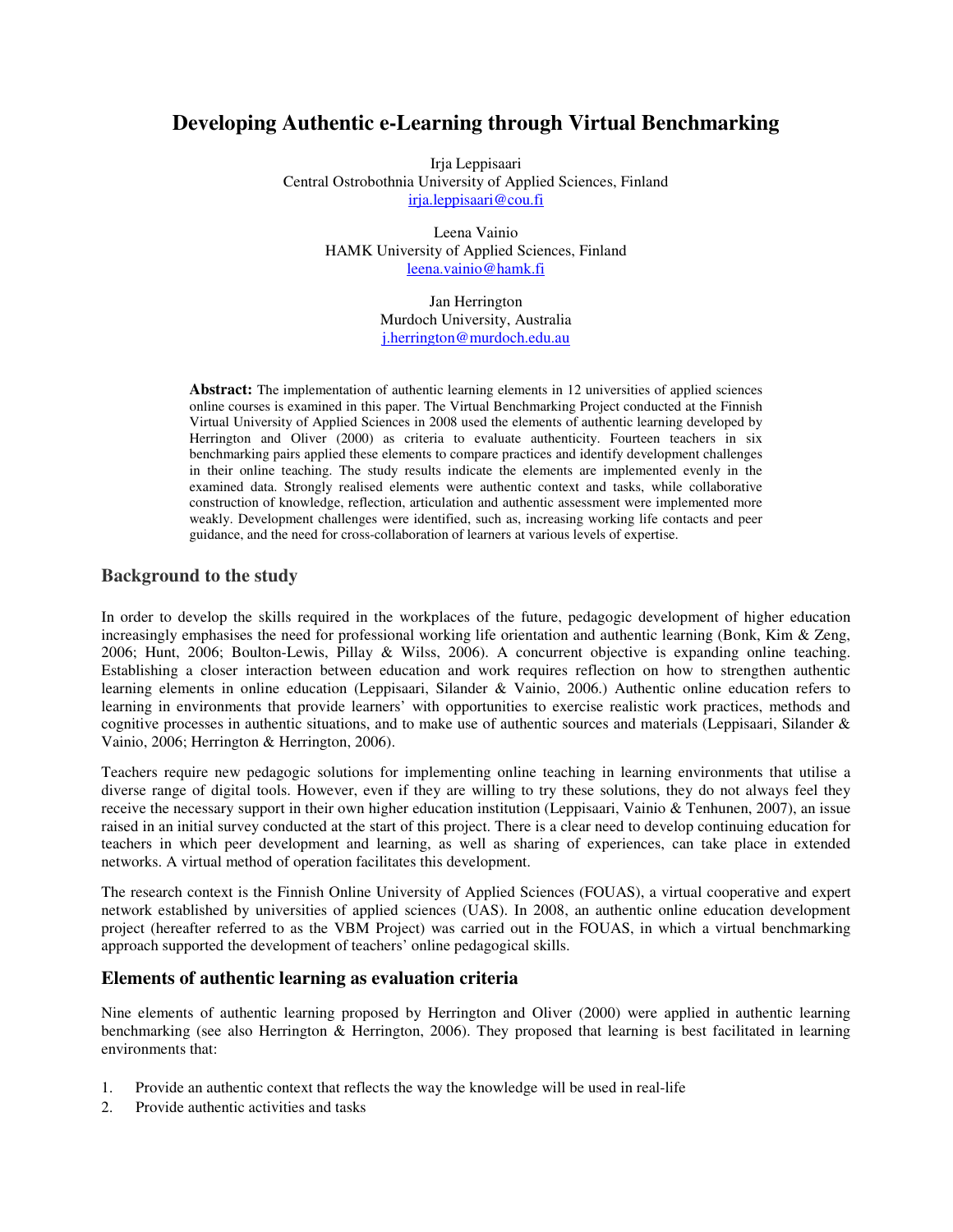- 3. Provide access to expert performances and the modelling of processes
- 4. Provide multiple roles and perspectives
- 5. Support the collaborative construction of knowledge
- 6. Promote reflection
- 7. Promote articulation
- 8. Provide coaching and scaffolding
- 9. Provide for authentic assessment of learning within the tasks

Based on these elements, an evaluation tool was developed for the project, in the form of a table divided into four columns: 1. The first column lists the nine elements of authentic learning, 2. The second column expands on each element by outlining some of its characteristics, 3. The third column suggests a continuum range (values 1-5) for each characteristic (describing non-authentic through to authentic), and 4. The fourth column is a checklist for evaluators. A continuum allows a picture of how much a learning environment adheres to the nine elements of authentic learning to be gained. Lines connecting the points on each continuum can also be drawn. The instrument is shown in part in Figure 1.

**Figure 1:** Elements of authentic learning as evaluation criteria: in part (based on Herrington & Oliver, 2000)

| <b>Element of</b><br>authentic<br>learning                                                                   | <b>Guidelines for</b><br>implementation                                                                                                                 | <b>Continuum of characteristics</b><br>Non-authentic<br>Authentic | <b>Evaluation questions</b>                                                                                                           |
|--------------------------------------------------------------------------------------------------------------|---------------------------------------------------------------------------------------------------------------------------------------------------------|-------------------------------------------------------------------|---------------------------------------------------------------------------------------------------------------------------------------|
| Provide<br>authentic<br>context that<br>reflects the<br>way the<br>knowledge will<br>be used in<br>real-life | a physical/virtual environment<br>that reflects the way the<br>knowledge will ultimately be<br>used                                                     | Decontextualized.<br>Realistic<br>→                               | Π<br>Does the context of the course<br>represent the kind of setting<br>where the skill or knowledge is<br>applied?                   |
|                                                                                                              | a non-linear design to preserve<br>the complexity of the real-life<br>setting                                                                           | Fixed<br>Flexible                                                 | ⊓<br>Is the pathway students take<br>through the learning environment<br>flexible, where students are able<br>to move around at will? |
| Provide<br>authentic<br>activities                                                                           | activities that have real-world<br>relevance                                                                                                            | Academic<br>Real world<br>→                                       | п<br>Does the task mirror the kind of<br>task performed in real world<br>applications?                                                |
|                                                                                                              | ill-defined complex activities that<br>provide an opportunity for<br>students to define the tasks and<br>sub-tasks required to complete<br>the activity | Multiple small tasks → Complex task                               | □<br>Is the task presented as a series<br>of small sub-steps or as an<br>overarching complex problem?                                 |
|                                                                                                              | a sustained period of time for<br>investigation                                                                                                         | →<br>Short time<br>Long time                                      | Π.<br>Do students work on the task for<br>weeks rather than minutes or<br>hours?                                                      |
|                                                                                                              | the opportunity for the detection<br>of relevant versus, imelevant<br>information                                                                       | Limited information +Broad information                            | ⊓<br>Are students able to choose<br>relevant information from a variety<br>of inputs, including relevant and<br>irrelevant sources?   |
|                                                                                                              | tasks that can be integrated<br>across subject areas                                                                                                    | Single discipline $\rightarrow$<br>Multi-disciplinary             | ⊓<br>Are tasks and strategies relevant<br>to other disciplines and broader<br>knowledge?                                              |
| Provide<br>access to<br>expert<br>performances                                                               | access to expert thinking and<br>modelling processes                                                                                                    | Direct instruction → Expert performance                           | ⊓<br>Does the learning environment<br>provide access to expert skill and<br>opinion?                                                  |
| and the<br>modelling of<br>processes                                                                         | access to learners with various<br>levels of expertise                                                                                                  | Expertise<br>Levels of expertise<br>→                             | Π<br>Does the learning environment<br>allow access to other learners at<br>various stages of expertise?                               |
|                                                                                                              | opportunity for the sharing of<br>narratives and stories and<br>access to the social periphery                                                          | Didactic, core > Narrative, peripheral                            | ⊓<br>Are students able to hear and<br>share stories about professional<br>practice?                                                   |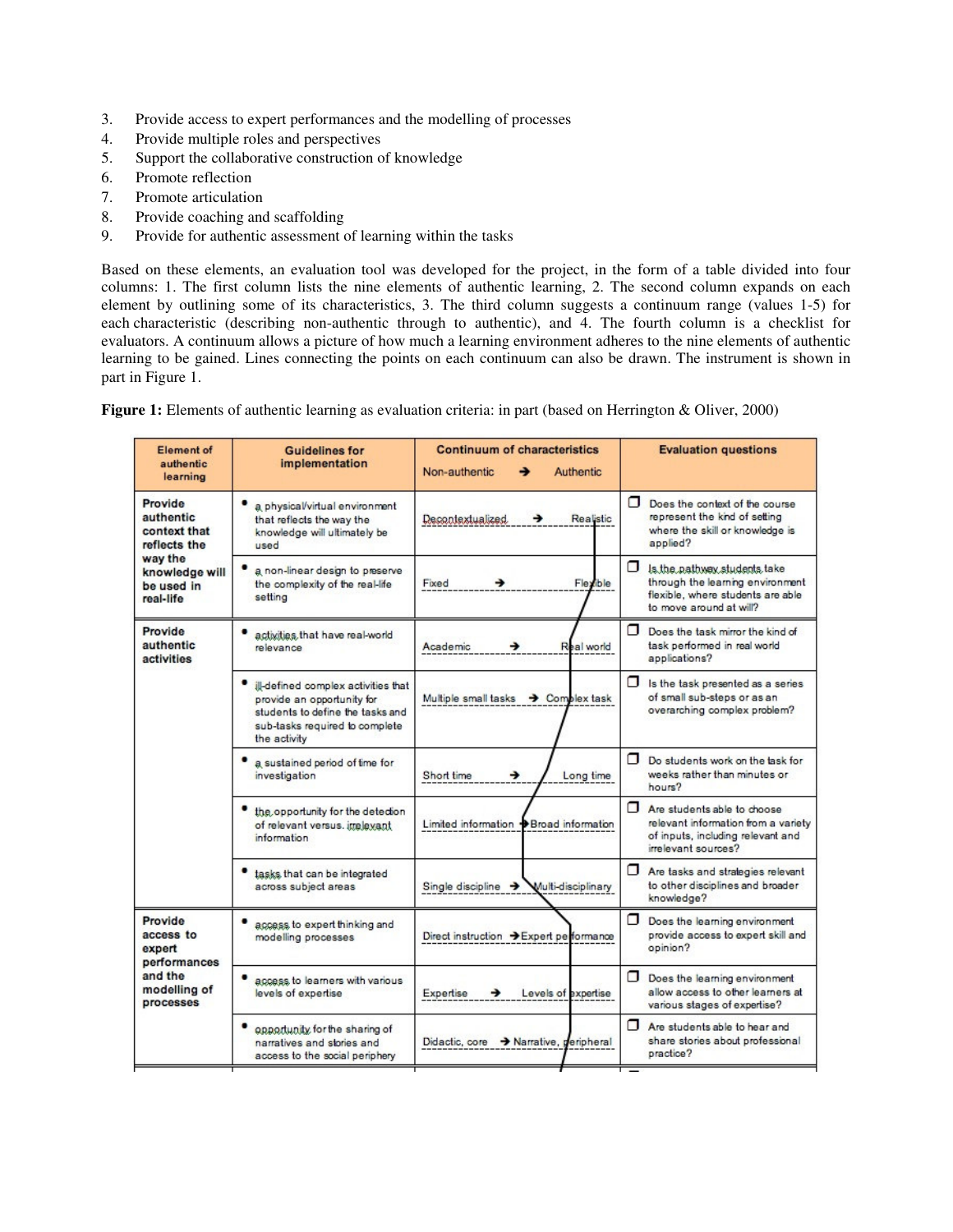# **Virtual benchmarking project (VBM): Developing a comparison of authenticity**

The objective of the virtual peer learning community (cf. Jackson & Temperley, 2007; Lewis & Allan, 2005) established in the VBM Project was to support teachers in strengthening authenticity in online education. Good practices in teachers' authentic online courses were also disseminated.

Online or web-assisted courses (or parts thereof) offered at UASs were called for. The course being offered for the project was to be examined in the application form according to Herrington and Oliver's (2000) criteria for authentic learning. Twelve UAS courses in entirety (8) or partially (4) became part of the project. The twelve courses are listed and described in Table 1. Thus, six benchmarking pairs were formed. Two cases involved pair teaching, so there were 14 teachers in the project altogether. Any instructor at a UAS could participate in the project as an observer, which meant that in virtual meetings the number of participants varied between 8 and 21 people, the average being 12. Fortythree individuals had logged in to the Ning environment (http://vivabm.ning.com) that was used for the project, demonstrating the networking nature of social media. Acrobat Connect Pro software (ACP) was used as the means of communication in the benchmarking process for virtual meetings, and between meetings, the Ning environment was used as a common information collection and interaction forum.

**Table 1:** Courses involved in the virtual bechmarking project

|                | <b>UAS</b>                                 | <b>Course</b>                                                         | <b>Description</b>                                                                                                                                                                                                                                                                                                                                                                                                                                                      |
|----------------|--------------------------------------------|-----------------------------------------------------------------------|-------------------------------------------------------------------------------------------------------------------------------------------------------------------------------------------------------------------------------------------------------------------------------------------------------------------------------------------------------------------------------------------------------------------------------------------------------------------------|
| $\mathbf{1}$   | Arcada<br><b>UAS</b>                       | Physiotherapy for<br>Coronary Heart<br><b>Disease Patients</b>        | Students in pairs plan physiotherapy for each case patient. Anonymous case created together<br>with physiotherapist in the form of authentic test results is available for students in Blackboard.<br>Students communicate with the teacher and working life representative, submit answers and<br>receive feedback using Blackboard. Also teachers and physiotherapists participate in the<br>discussion giving answers and feedback. A classroom seminar is arranged. |
| $\overline{c}$ | South<br>Karelia<br><b>UAS</b>             | A Better Hip - an<br>Easier Life                                      | The course aims to develop functional thinking models in the care and rehabilitation of artificial hip<br>replacement patients. The content comprises four sub-parts: Life before surgery, Waiting for<br>surgery, Surgical care and rehabilitation, and Life after surgery. The course includes online<br>contact, independent study and task completion in groups.                                                                                                    |
| 3              | Häme<br><b>UAS</b>                         | Financing a<br><b>Business</b>                                        | Objectives and principles of financial markets, corporate funding and factors affecting financing<br>decisions. The idea is to apply an open learning environment. Students are able to add the<br>perspective of factors related to financing decisions to their own enterprise. Students are adult<br>learners – harnessing their experience increases authenticity in the learning process.                                                                          |
| 4              | Humanitie<br>s UAS                         | Gender and<br>Media                                                   | The online course examines how media generates gender of children and young people, and<br>what possibilities media education can offer to deal with the subject. Content: gender<br>construction in the media, relationship between gender and media education, relationship<br>between gender and youth media culture.                                                                                                                                                |
| 5              | Jyväskylä<br><b>UAS</b>                    | Swedish language                                                      | By the end of the course students are able to talk about themselves and their education in<br>Swedish, are able to navigate job applications in their field, key work tasks, and customer contact<br>situations. Contact teaching covers oral content and students build work related vocabulary and<br>written skills in the online component.                                                                                                                         |
| 6              | Kajaani<br><b>UAS</b>                      | Exporting and<br>Importing                                            | Students improve their ability to interpret international trade documents, learn to draw up these<br>documents and negotiate delivery and payment terms. The course is completed by doing tests,<br>which are returned, and tasks in WebCT. Answers to the tasks are found in the learning material,<br>htm material links and course book.                                                                                                                             |
| $\overline{7}$ | Central<br>Ostro-<br>bothnia<br><b>UAS</b> | Setting Up a<br>Company and<br><b>Planning Business</b><br>Operations | Students progress to a business idea by reflecting on their entrepreneurial characteristics. The<br>business idea becomes an executable business plan through the learning tasks. Course<br>participants engage in cooperative work, e.g., consideration of questions in online discussions.<br>Links and material are connected to official websites of each field and, e.g., sites maintained by<br>entrepreneurial organisations.                                    |
| 8              | Kemi-<br>Tornio<br><b>UAS</b>              | Anatomy and<br>Physiology                                             | Students learn the structure and functioning of the urinary, digestive and reproductive systems,<br>and hormone production of the thyroid gland, the pituitary gland and the pancreas. Lectures, pair<br>and group work and dialogue are employed as learning methods. The learning tasks and<br>discussion topics for studied subjects can be found in Moodle. Virtual contact lessons and<br>discussions are conducted through Learn Linc.                            |
| 9              | Lahti UAS                                  | Information<br><b>Systems Analysis</b><br>and Design                  | The student becomes familiar with the importance of information systems in a company's<br>business operations - the phasing of building information systems, analysis and design of an<br>information system and database design. Most of the exercises and assignments are done in<br>small groups with both English and Finnish speaking students.                                                                                                                    |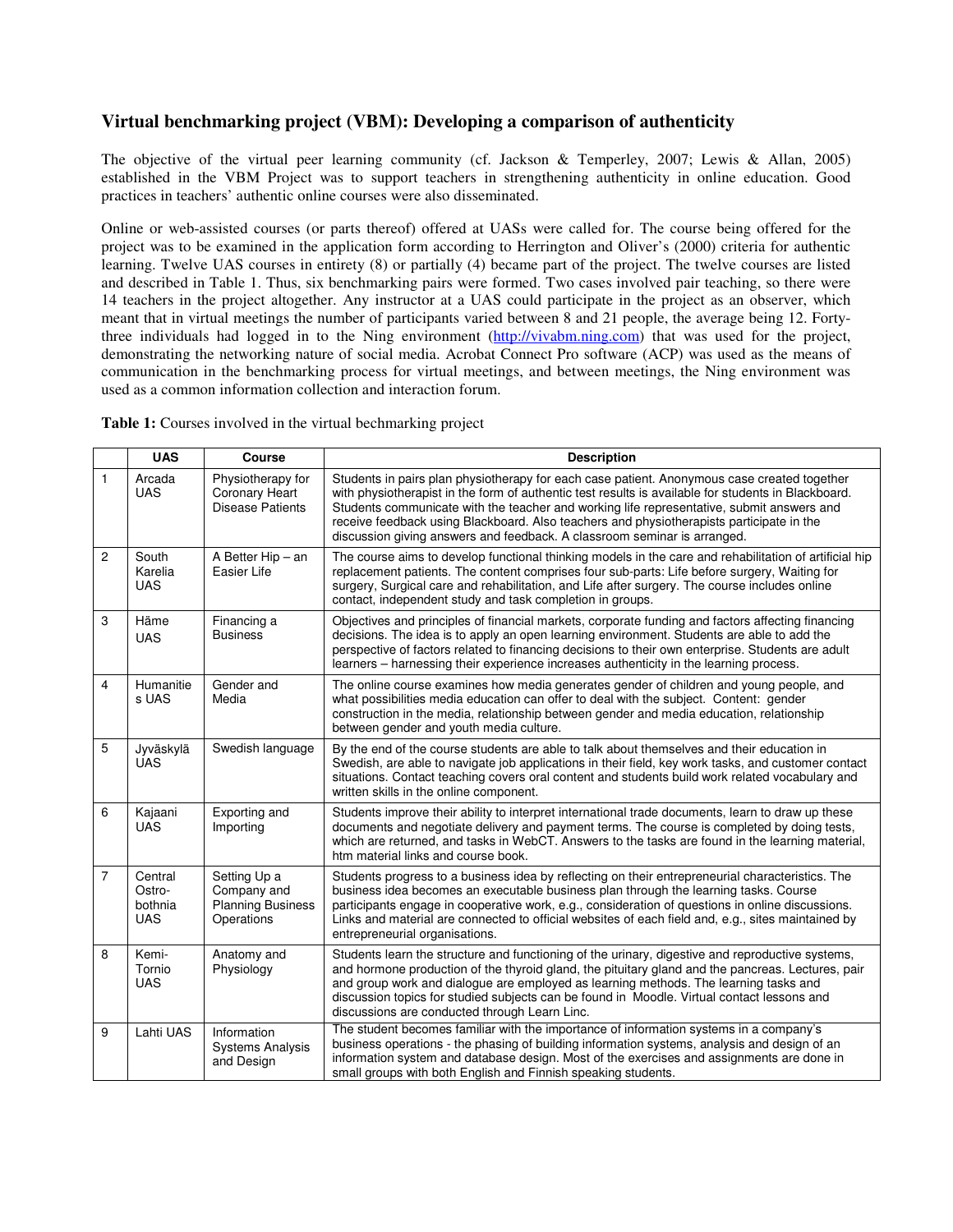|    | <b>UAS</b>        | Course                                                 | <b>Description</b>                                                                                                                                                                                                                                                                                                                                                                                                                                                                       |
|----|-------------------|--------------------------------------------------------|------------------------------------------------------------------------------------------------------------------------------------------------------------------------------------------------------------------------------------------------------------------------------------------------------------------------------------------------------------------------------------------------------------------------------------------------------------------------------------------|
| 10 | Oulu UAS          | Public Health and<br>Multi-Professional<br>Cooperation | Students become familiar with the central challenges facing Finnish public health, the social and<br>health care system, strategies underpinning practice, and multi-professional work that advances<br>health care. Beginning students (200) are from various health care degree programmes and the<br>Faculty of Medicine. Students work in 8 virtual teams under the guidance of a tutor. The course<br>ends with a student conference conducted using a scientific conference model. |
| 11 | Pirkanmaa<br>UAS. | Development<br>Psychology                              | The course forms part of vocational studies in social services and aims to equip students with the<br>ability to understand the psychological and social functions, changes and interactive phenomena<br>of childhood, youth, adulthood and senior years, advance understanding of the main<br>developmental theories and apply knowledge to client work in the social services field.                                                                                                   |
| 12 | Vaasa<br>UAS.     | Leading<br>Multicultural<br><b>Networks</b>            | Students learn essential concepts of multicultural networks and network leadership - terminology,<br>different types of network organisations, networking skills and leadership in a new era of<br>networks. Different types of team work and communication. Acquisition and analysis of<br>information. Self-study and assignments. eLearning in Moodle.                                                                                                                                |

In benchmarking, reflective practitioners together with their peers evaluate and develop online education practices, as defined by the goals teachers set in the initial project survey. As noted by one teacher: "I want to learn from authentic learning and share my skills in a community of peers" (Teacher 3, t3). This is a question of partnership, interaction and learning based on equality. Benchmarking includes comparison of, and interest in, how others teach online. One's practices and outcomes can be mirrored against what is learnt about another teacher's online education practices and course, or as one teacher said: "I want to discover what my outcomes are like in relation to others" (t1). Teachers could decide whether to transfer good practices encountered in the project into their practice and how teaching could be developed from this basis: "I want to use the feedback to improve my teaching" (t2). Benchmarking is a learning process, through which good models are learned from others and development challenges are set for our own activities (e.g., Jackson, 2000; Karjalainen, Kuortti & Niinikoski, 2002).

The method was three-phased, including asynchronous and synchronic interaction:

- 1) Benchmarking pairs familiarised themselves with the comparative evaluation material in advance in the Ning environment. In most cases there was an opportunity to become familiar, in the internet (or virtually), with each other's course implementation.
- 2) The virtual benchmarking session was implemented in Acrobat Connect Pro. One teacher presented her/his course, her/his pair commented using the criteria, and the course was then discussed by all participants.
- 3) A 'post mortem' discussion continued in Ning.

Challenges set by authenticity for virtual education were considered using the benchmarking method: UAS teachers presented their courses, mirroring them against the elements of authentic learning, received peer feedback and gained an understanding of the elements through developmental collegial dialogue. A new benchmarking process realised through virtual sessions and social media work methods was also developed to support teachers' skills.

# **Implementation of the study**

The study aimed to observe implementation of authenticity in the VBM Project's peer evaluation courses, with the focus of interest on how the course was seen to support authentic learning. The research question was: How did teachers evaluate implementation of authenticity in the examined courses as mirrored against the authentic learning criteria?

The main research data comprised recordings of benchmarking session discussions (n=8, 6 sessions in Spring 2008 and 2 in Autumn 2008), self-evaluations using the authentic learning evaluation criteria form (n=5), and pair evaluations (n=5). The recordings were saved in the Ning environment. Other research data included course descriptions on the application forms, initial survey of open-ended questions (n=7), expanded course descriptions for presentation in virtual sessions, benchmarking chat discussions, discussions conducted in Ning (prior preparation, questions on own course for pair, questions for pair regarding her/his course, and summary discussion), and the final questionnaire (n=13). At the conclusion of the benchmarking sessions, a summary was drawn up of all the collected data. The research methodology was qualitative content analysis supported partially by a quantitative examination of elements. Implementation of authenticity is described and compared applying Herrington and Oliver's (2000) elements, which form the research analytical framework and thematic basis. Discourse was carried out with earlier authentic e-learning studies.

Accumulation of research data has been affected by the voluntary nature of participation in the project and lack of recompense. Only a few institutions provided teachers with the 25 hour resource required for the project. Therefore,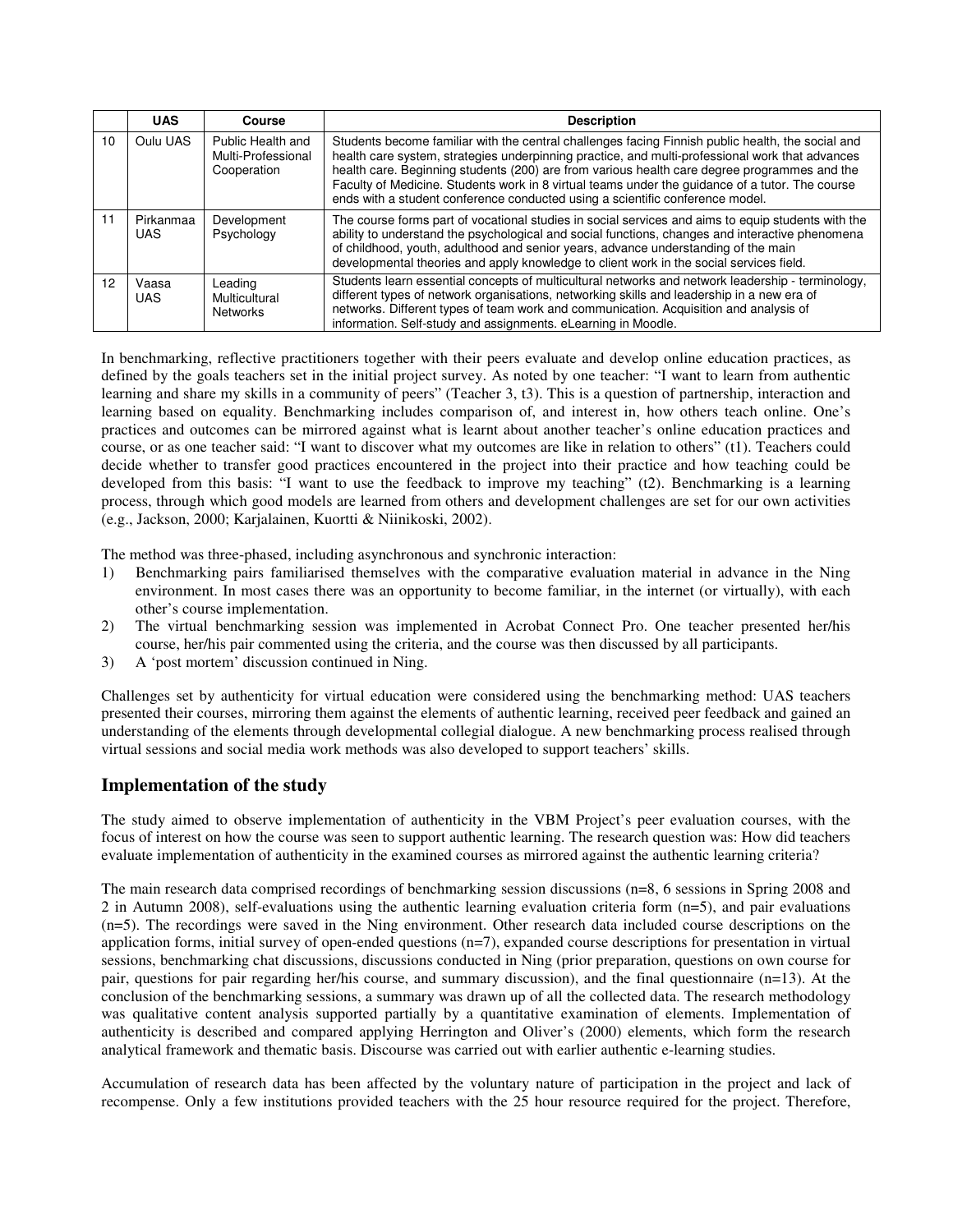participants could not be expected to produce full and comprehensive research material, for example, filling in of openended surveys and forms. The research data can be considered diverse and rich overall, resulting in a deeper understanding of the phenomenon. Research reliability was further ensured by asking pairs to check the summary produced in September 2008. Suggestions for changes were received from three teachers. The summary formed the basis for an evaluation discussion held with an expert consultant. The five teachers who participated in this discussion received feedback on their courses. The expert consultant has acted "as a critical friend" in our study. External consultation and evaluation add to the reliability of the research and results (cf. Gentry, Denton & Kurz, 2008, p. 365).

# **Results - Implementation of authenticity in the VBM Project courses**

### **Authentic context**

Each course, as far as possible, has sought to produce a working life-oriented context. Courses received an average of 4 for working life orientation in self-evaluations and peer evaluations. One teacher understood authenticity to mean "an environment where as genuine as possible work practices, methods and means allow students to learn the knowledge and skills required by their chosen occupation" (t2). Another teacher defined authenticity as a "clear and comprehensive working life-orientation connection, reflected in the implementation and teaching from start to finish" (t3). Authenticity is "the connection of teaching and interaction to authentic practical contexts" (t4).

The examined courses are closely linked to occupational areas (Course 4, c4) and authentic contexts have been created through examples (c3, c5). Progress in the virtual environment models workplace processes, for example, drawing up a rehabilitation plan for a hip replacement patient (c2). Especially with adult learners, problem solving was tied to their own business or work setting (c7, c3). Example enterprises were also made use of in creating authentic contexts. On some courses, tasks illustrated simplified real situations. The implementations, for example in health care, encouraged taking up work and working cooperatively. The starting point then is multi-professional, as students represent occupations with cooperative work practices (c10).

Creating a genuine context was more challenging on courses with theory-based material (c11). These courses do not readily provide settings for an identifiable use of knowledge. Problem formulation, related tasks, and the quality and quantity of student interaction often determine how the context becomes more authentic. The challenge is to create contexts for the genuine use of knowledge application in problem solving. Several courses had quite a linear design. This caused discussion on increased flexibility in pathways so that students can return to studied content as needed and progress at their own speed. If several different virtual learning environments are being used and the course also includes contact teaching, the challenge is integrating and blending the various methods (Oliver, Herrington & Reeves, 2006; Garrison & Vaughan, 2008) so that a coherent learning space is created. Learning spaces are created as participants communicate and exchange ideas, experiences and emotions in reflective and authentic ways (see Docherty, Boud & Cressey, 2006; Boud, 2006).

### **Authentic activities and tasks**

On most courses, tasks were linked to real life, and constructed as examples of an occupation's core skill areas  $(c2, c6)$ . However, sometimes the teacher had structured a task into a series of small sub-steps which deprived students of the important process of defining the steps needed to complete the task. Some courses required more time and effort to be spent on tasks, requiring students to investigate a diverse range of materials and detect knowledge from several relevant and authentic sources (c10, c7, c4). Outcomes included a workable business plan (c7) and a conference book containing a summary of each group's work formed on a learning platform (c10). In one implementation (c12) there was a diverse range of task types that were logically connected to each other so that one learning process provided the foundation for the next. A more sustained period of work and effort was then required.

A deficiency raised in the evaluation discussion was that students did not need to locate information beyond that supplied by the teacher in the online material. Only a rich and diverse pool of source material promotes a critical assessment of knowledge relevance. A strength of the courses was the multi-disciplinary nature of tasks (c2, c10, c6, c7), however, it was more apparent in self-evaluations (4.4) than pair evaluations (3.8). On one course (c9) tasks were completed as multi-national group work in which working life communication and work tools were applied (cf. Woo, Herrington, Agostinho & Reeves, 2007).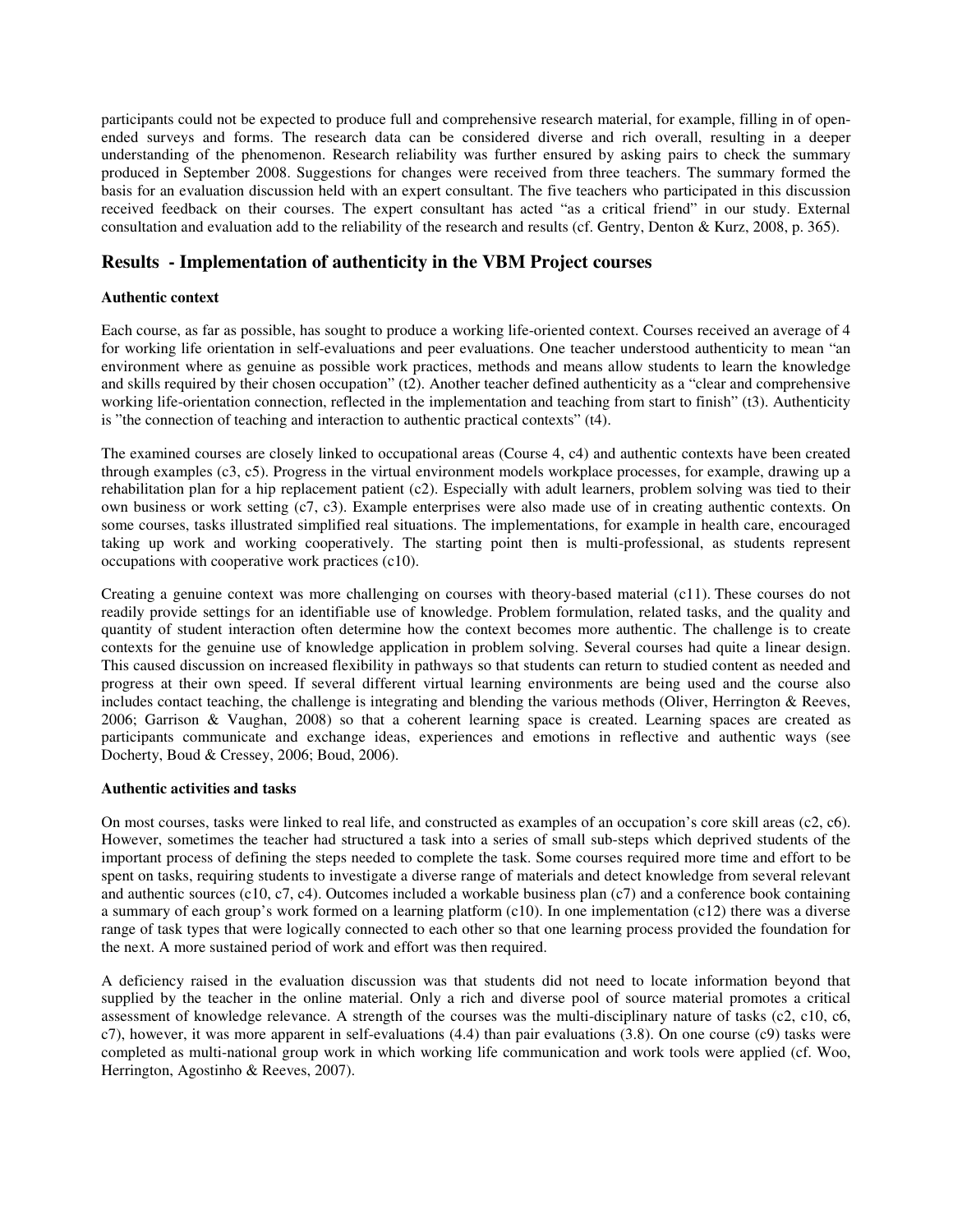Teachers who responded to the initial survey believed they had implement authenticity best in the tasks (71.4%). Self and pair evaluation views on the authenticity of course tasks were quite homogeneous, with an average grade of 4. Teachers evaluated task scope as more extensive and demanding than did their peers. Discussion on the significance of task scope in implementing authenticity noted the impact of teaching arrangements on implementation feasibility. A more complex task requires more project-like teaching and a change in thinking on curriculum.

### **Expert performances**

Access to expert performances and the modelling of processes was primarily provided through authentic and up-to-date online material. Teachers thought their courses offered little opportunity to move among different levels of expertise (2.8), their peers evaluated this more positively (3.8). In some courses, genuine cases, expert forums and blogs were utilised. Students investigated content through cases, modelling expert thinking. Two implementations (c1, c2) employed outside experts in addition to the teacher, for example, an individual who has undergone a medical procedure (informal peer support) described the treatment process from the patient's point of view. Students could present questions to the expert or, for example, conduct an entrepreneur interview  $(c7)$ . In one case  $(c2)$ , a working life expert was involved in course design. Learning material contained a plethora of links to expert organisations, for example, websites maintained by entrepreneurial organisations (c4, c6, c7).

Strengthening expertise on courses requires collaborative work methods, and in some cases, teacher resources were combined (pair teaching c9, several tutors c10). A close relationship with experts in the field can also be formed through the teacher (c6). Personal contacts are significant when establishing and maintaining links between entrepreneurs and academics (Välimaa, 2006). The experiences of adult learners also contribute to working life expertise. Learning through experience facilitates reciprocal learning between learners at various stages of expertise, making better use of this expertise. Senior students could be employed as a support when establishing a learning community in which expert thinking is modelled and investigated. Accessing and utilising learners at various stages of expertise is a largely untapped method. It is complicated by our traditional learning and operational culture, which supplies ready-made answers more than defining incomplete activities. Students are afraid to express incomplete thinking. Exceptions to be found in the courses were peer evaluation of posters (c10), the use of wiki tasks where developing outcomes were visible to others (c12) and tasks begun by someone else and continued by another (c8).

How can students be brought into discourse with experts and how can they be encouraged to reveal different stages of expertise? Collaborative work should be practiced together and students encouraged to reflect on the learning processes of experts. Learning takes place precisely when learners, at various stages of expertise, engage in discussion as this is when questions and thoughts arise, leading to debate and the defence of a position or belief.

#### **Multiple roles and perspectives**

Multi-professional perspectives were a strength on seven of the examined courses. Two courses integrated a multicultural and multi-professional point of view. Colleagues assessed fewer multiple perspectives on courses (3.8) than did teachers in their self-evaluations (4.4). Multi-professional teams were formed on some courses by combining different student groups (even from different institutions) and content was applicable to other disciplines (c2, c5, c10, c12). The participation of experts and genuine cases made possible the exploration of issues from many different roles (c1, c2).

On many courses (e.g., c4, c6, c7, c10, c12) students sought knowledge from various sources and had access to different resources, (e.g. official websites of organisations etc.) in their field. Task formulation also made familiarisation with a topic from different perspectives possible (c5) and knowledge from several disciplines had to be applied (law, business finance, English, accounting, c6). One course provided several perspectives: an IT professional and client perspective into which was also integrated multiculturalism and communication in a foreign language (c9). Multi-professionalism was highlighted through the backgrounds of adult learners and UAS students (c3, c7, c10). Interactive work in which team members investigated a problem in different roles was also a method employed on some courses (c1, c2, c6, c9, c10, c12). Implementation of multi-professionalism was hindered by traditional study rhythms and coordination of schedules. No convenient time was found for construction of knowledge. One exception was the case in which knowledge was constructed by completing tasks together, with students continuing the work begun by other students (c8). An interesting observation was that beginning students were more ready to work cross-professionally (c10) than students who had studied for several years, the latter having already established a professional identity. A further problem appeared to be the large numbers of students and short study time in relation to the extensive content, resulting in insufficient time to deal with different roles.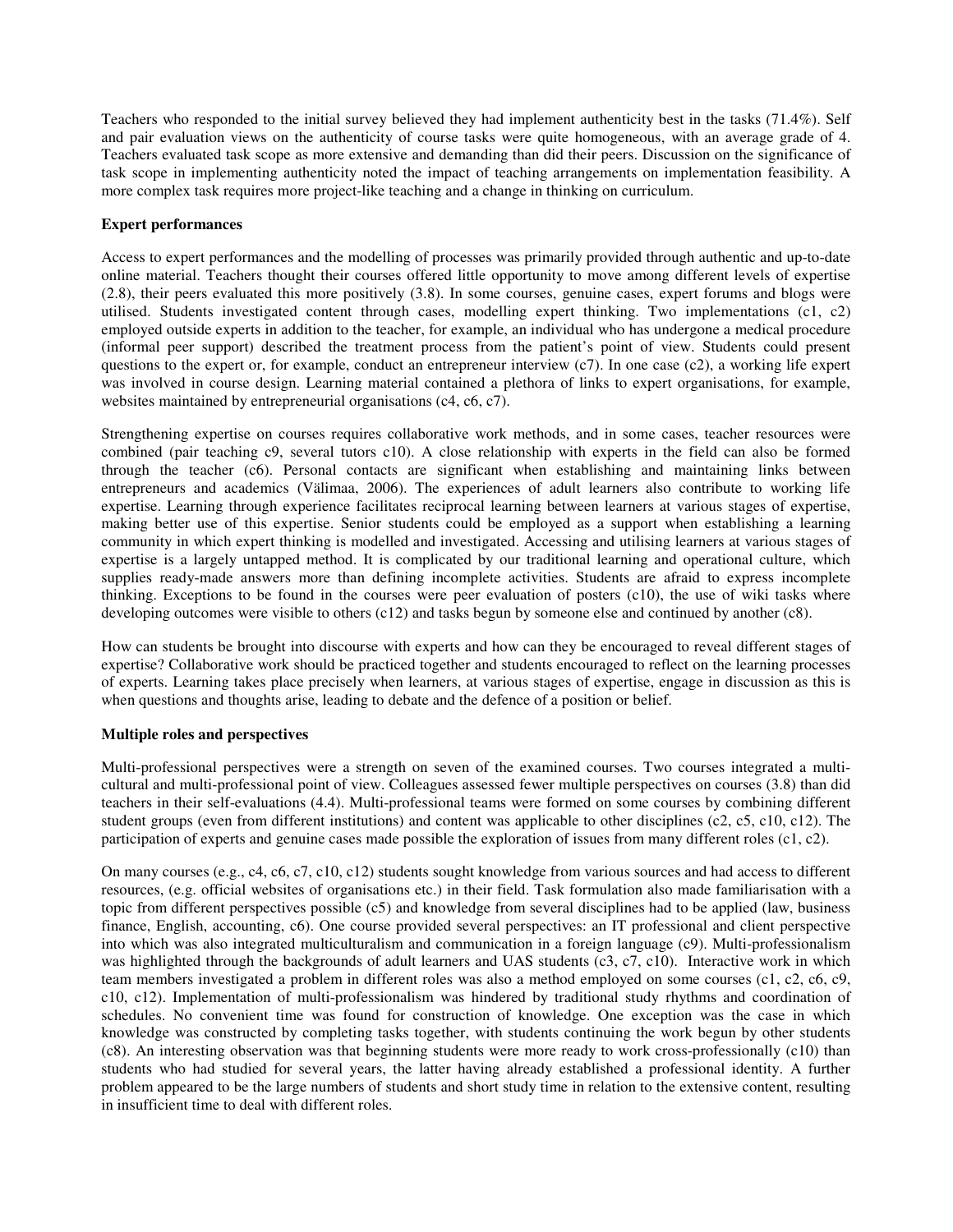### **Collaborative construction of knowledge**

There was considerable effort towards collaborative work on the examined courses. Colleagues interpreted collaboration to happen more in *groups* (3.2), whereas teachers felt collaboration to occur more as a result of *individual effort* (2.4). Different models of and best practices in individual, pair, team and large group work were found in the project cases. Common questions and problems were considered in online discussions, which were focussed, for example, around themes (c10). Wiki tools and synchronous communication systems supported collaborative construction of knowledge (c8, c12). Students worked in pairs to plan their case and experts could participate in the dialogue, commenting or posing further questions (c1, c2). Group members helped each other and together found solutions as they completed tasks (c9, c11).

However, all teachers also raised problems with collaborative work, and provided suggestions for improvement. In the end, there was little profound interaction that supported the learning of others in pair and group work, as a convenient time for construction of knowledge could not be found (c2, c4). A development challenge identified was clearly linking discussions to the achievement of learning objectives. It was thought that construction of knowledge was strengthened, for example, through peer evaluation of, commenting on and supplementation of other sections (c7, c8, c12). There is an incentive to collaborate when the task cannot be completed without group effort (Herrington & Oliver, 2000). Collaborative construction of knowledge is supported through setting a diverse range of tasks, work method selection and timetabling (e.g., an intensive discourse period). Peer tutoring and collaboration among tutors supports a group processing of knowledge in a virtual community (c10). Independent online study is also enhanced by access to an abundance of rich expert material (c6) or working with outside experts for example in social media expert networks.

That students studying online are more likely to collaborate as individuals than as an actual group (cf. Herrington  $\&$ Oliver, 2000; simple cooperation vs. collaboration) was evident in this project. The emphasis on individual work was also seen in assessment. Even though knowledge was constructed in pairs or groups, traditional individual assessment continued. A good, contrasting example was course structure, which encouraged evaluation of the entire group process (c9). If authentic working life experiences are to be promoted, more group responsibility should be allocated. Tools such as wikis enable monitoring of individual students' contributions to the final outcome for assessment, if required.

#### **Reflection**

Reflection can be described as both an individually-mediated and a socially-mediated process (Herrington & Oliver, 2002). The central question is how can reflection space be created for learning and how can time for reflection be guaranteed (Boud, 2006)? The benchmarking study revealed that many courses have insufficient time for reflection and reflection guidance, and questions promoting reflection were seldom employed.

Social reflection was evident in online discussions (c2), pair work (c1, c2, c4, c8) and in the peer evaluation of pairs. Collective reflection was also supported by the student conference (c2) and seeking alternative solutions in groups (c1). Individual reflection (*on*-action) (Boud, 2006) was supported by learning journals (c4), which researchers have found to be an exceptionally effective way to advance learning (see Herrington & Oliver, 2002). Comments and further questions of working life experts supported reflection, providing students an opportunity to evaluate their skills in relation to expert skills (c1). Reflection was supported by self-evaluation (c5, c12), peer evaluation (c4, c1, c12) feedback given by teachers (c7, c12) and the opportunity to return to resources and materials (c6, c9). Learning tasks also promoted awareness of one's skill level and orientation (c5, c8). Reflection *in*-action occurs largely through the decision making that is required in complex tasks, but it was also evident in tasks such as a conference summary that required a polished and professional product as an outcome (c10) (see Herrington & Oliver, 2002).

Progress on several courses was more linear in nature, with little evidence of returning to previous stages to reflect on what was already learned (cf. Herrington & Oliver, 2000). The lack of time to consider the impact of content learned in the various stages was raised in benchmarking discussions. It is good to reflect in this way to identify weaknesses and strengths in one's learning. Reflection could have a more goal-oriented structure and be phased in to online implementations. There was discussion on how reflection could be supported so that it is not reduced solely to 'burdensome' writing, as experienced by some students (see Saari & Leppisaari, 2008), but that reflective learning is also promoted through diverse educational technologies (see Jonassen, Howland, Marra & Crismond, 2008). Very often students lacked an opportunity to compare outcomes with each other, this opportunity being clearly present on only a few courses (e.g., c8, c10). Teachers felt opportunities for comparison on their course were limited (2.4), whereas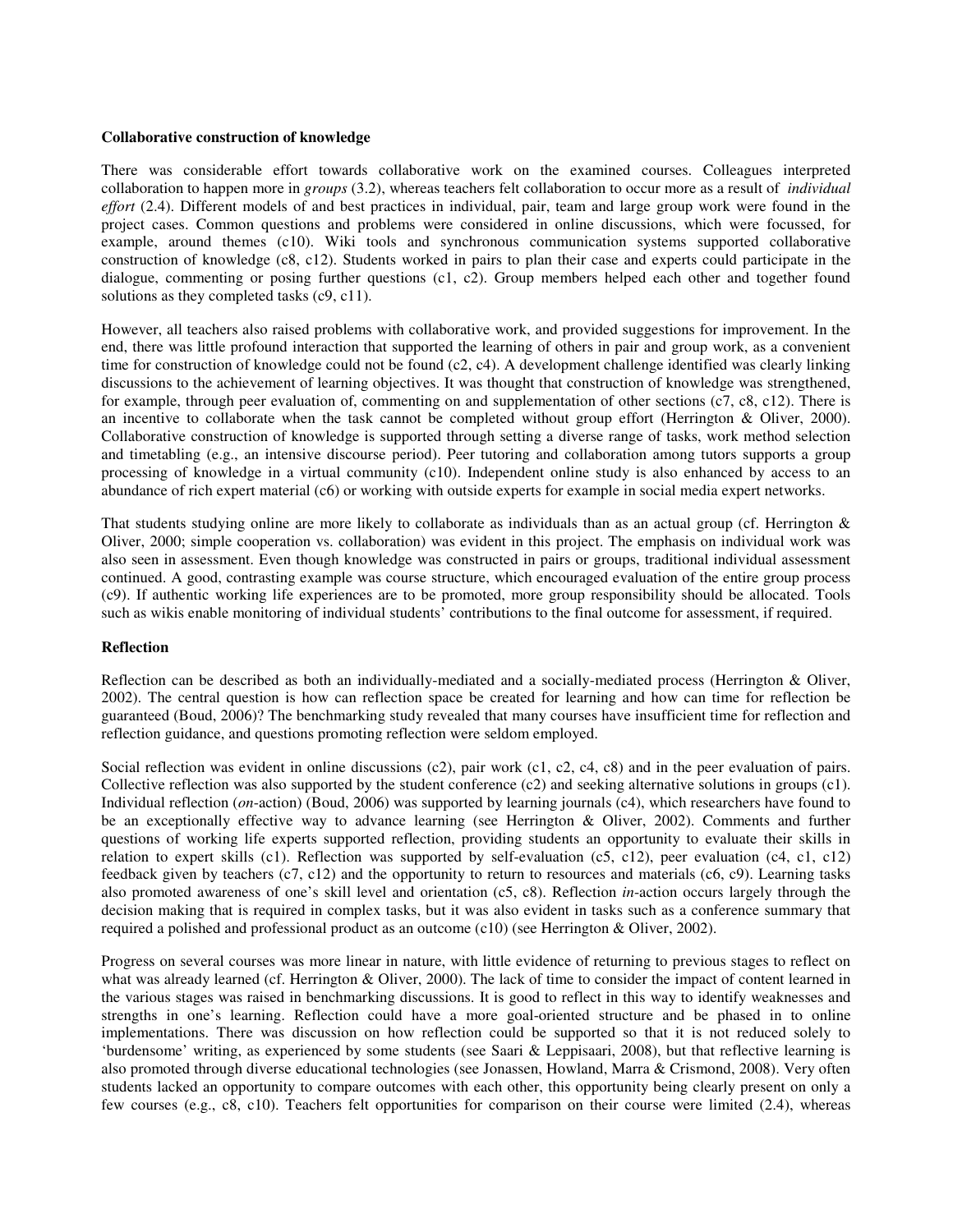colleagues evaluated this point more positively (3.4). The appropriateness of model answers in reflection was considered (c6, c7). For example, comparing model answers with student responses could be a requirement of independent study. Task design should more strongly focus on students demonstrating skills, comparing their ideas to knowledge produced by others and promoting dialogue in which they are required to think about their learning.

#### **Articulation**

When online study is individually oriented, articulation, expression and sharing of knowledge can be challenging. Pair work already requires collaborative handling of issues and the expression of growing understanding (c4). Articulation on the courses was supported by extensive discussions and expression of ideas in groups (c1, c7, c8, c9). Teachers thought their courses offered more forums for articulating ideas in groups (3.6) than did their pair evaluators (2.6).

Articulation continues to be largely based on written, asynchronous communication. In one implementation (c9), everyone was required to articulate thoughts and opinions and pose questions on the online platform. Articulation was evident as the posing of questions, comments, sharing of knowledge and argumentation. Skills were mainly demonstrated through text, but more diverse expressions of know-how will most likely be exercised as technologyenabled synchronous work methods become more common. The seminar or student conference in which group cases were presented (both orally and as posters) requiring a public presentation of one's understanding may be seen as supporting the expression and sharing of skills (c1, c10). Developments in educational technology and the expanding universality of virtual team work increases possibilities for articulation (see Jonassen et al., 2008; Finkelstein, 2006). Students seek theoretical knowledge, conceptualise issues and share acquired knowledge in various ways online (c2). On some courses, tasks were published in the learning environment for task pairs or the entire student group to access. In one course, the implementation of articulation was defined as the expression of ideas in a group and individually, and defence of solutions and choices relating to the task was outlined in the course requirements (c7).

Due to little reflection and interactive discussion on several courses, there was inadequate expression of ideas and extension of knowledge through discourse. One point raised was that a teacher with a very large group would have insufficient time to engage in deep and meaningful discussion in which thinking can be made visible. But is this teacher-centred approach the purpose of online education? A student-centred approach motivates them to articulate. Clear objectives regarding the expression, defence and sharing of ideas and knowledge need to be added to tasks. Wikis, blogs and online discussions achieve this aim well. Opportunities for students to defend final outcomes should be created. Articulation skills are central skills required by contemporary working life.

#### **Coaching and scaffolding**

All teachers provided exemplary guidance and coaching to students. They had primary responsibility for guidance and were available as needed. They gave individual feedback on tasks (e.g., c7, c5). Teachers also saw their role as critical friend and 'sparring partner' (c8), and assisting the group as "senior expert" (c9).

Guidance overall appeared to be rather teacher-centred, but other guidance forms were evident. Attention was paid to student peer guidance on half the courses (50%) and teachers felt this form could be employed even further. Senior students were utilised on one course as tutors (c12). In both self and pair evaluations, there was consensus on the insufficient utilisation of peer guidance in which more accomplished students provide guidance and support. In some cases, professionals or clients participated in guidance (c1, c2). Guidance was also supported by teacher pairs, tutor cooperation and teams (e.g., c10). Reciprocal goal-oriented scaffolding among student pairs was not evident in these implementations (cf. Herrington & Oliver, 2000), but the collaborative work of the group partly met this objective. The need to recognise the importance of guidance as an even clearer thread in the learning process was raised in benchmarking discussions. Therefore, peer guidance, senior students and working life experts need to be utilised further as a guidance resource (cf. Leppisaari et al., 2008). Tasks and problems to be solved should be constructed so that their completion requires seeking guidance from experts and expert organisations (c6), including outside the course. Expert work can be found in TV programs, websites, and is also visible on the streets, in shops, in client contacts, and so on. Diversity needs to be utilised and observed, and experiences and questions brought to a common forum.

#### **Authentic assessment**

Course assessment was largely teacher-centred and concentrated on individual assessment. Teachers felt they employed more process evaluation on their courses (4.8) in which assessment is seamlessly integrated with the activity and work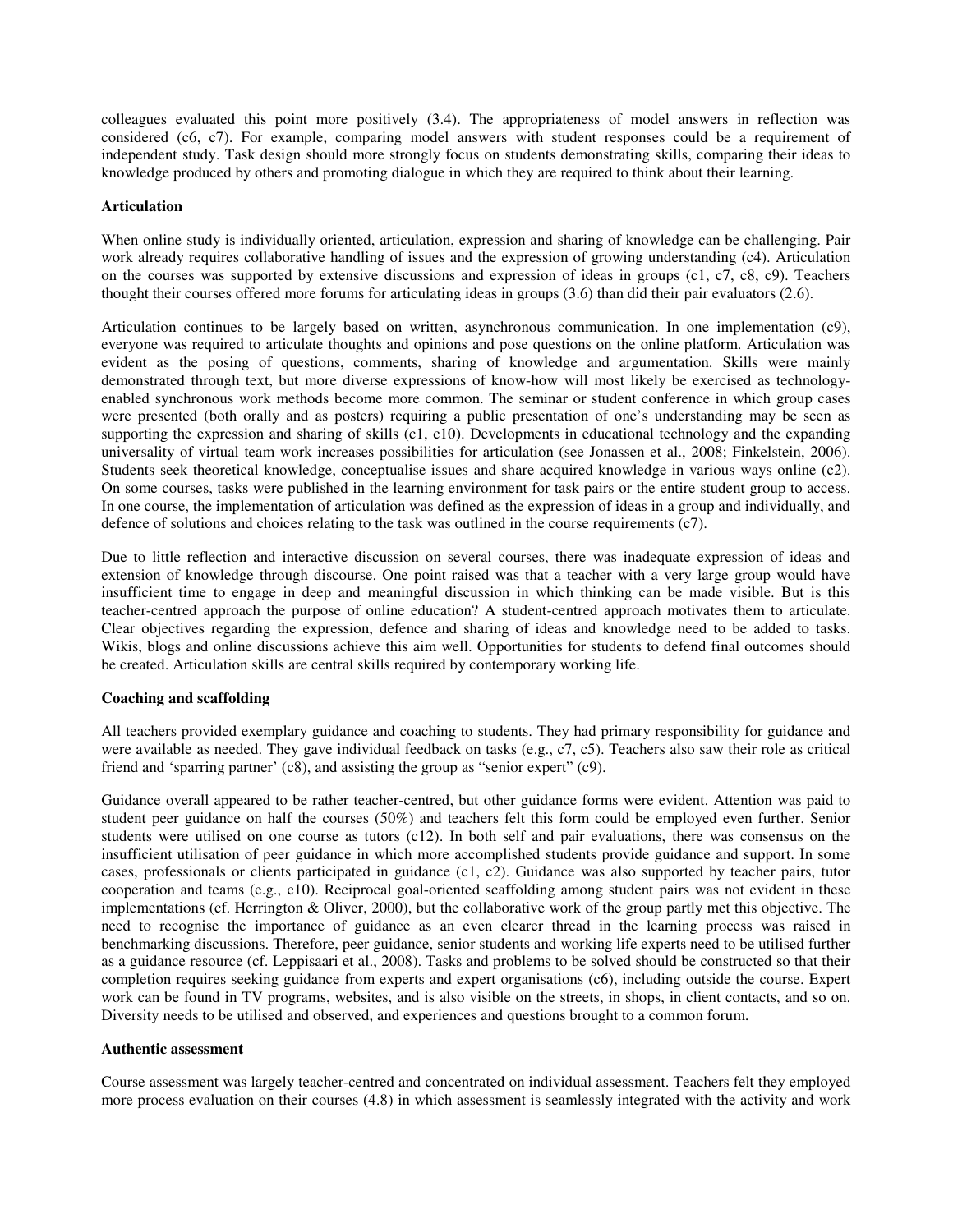during the process than did their colleagues (3.8). The teacher sometimes assessed each task and gave feedback through the learning platform (c6, c7). There were several good examples of diverse assessment forms. Some courses included an evaluation completed by the teacher and peers as well as a final exam (c3, c4). Assessment was also based on work during sessions, online tasks and an oral exam (c5). Peer evaluation was employed and in some cases professional, working life representatives participated in assessment (c1, c9, c10, c12). Criteria for standardised continuous assessment are lacking in many cases and teachers in benchmarking discussions considered how continuous assessment could be built into the course and how assessment criteria could lead to polished outcomes.

At its best, assessment is integrated into the activity (c9), tasks are sufficiently extended and arise from working life needs (e.g., c1, c10) and progress in such a way that knowledge acquired in previous tasks is necessarily utilised in further tasks (c7). Assessment focuses on learning complex tasks, not discrete facts (c8). Going through individual tasks together was a desired objective, which concurrently supports learning in the entire group.

The multi-professional assessment of collaboration demanded by working life requires new methods and forms. Suggestions for assessment that reflect the world of work included assessment as worked out by a virtual team, virtual team meetings and a joint presentation of the final product for assessment (discussion c9, c12). Linking continuous assessment to a course means considering assessment criteria in the planning stage. The learning process should form a foundation for learning and outcomes should be assessed throughout the process and not in a final summation. Assessment currently is largely based on written presentations. Opportunities for, and different forms of, oral presentations need to be increased in the virtual environment and integrated into assessment.

### **Discussion**

A diverse range of courses, with many good solutions and practices supporting authentic learning, was presented in the VBM Project. The elements of authentic learning were realised evenly in the examined data. The results cannot be applied more generally to virtual education in universities of applied sciences, as the sample was the result of an application process, more than likely resulting in a representation of courses self-evaluation had deemed to include good practices.

The strongest elements evident in the courses were authentic context and tasks. Collaborative construction of knowledge, reflection, articulation and authentic assessment were also realised, although inconsistently or weakly. One teacher summarised the result as follows: "It seems that collaboration and reflection are either realised poorly or not at all on my virtual courses. The other elements are now realised fairly well."

There was, on average, consensus between teacher self-evaluations and benchmarking pair peer evaluations. The greatest discrepancies related to establishing a sense of community and assessment of the process of investigation. Teachers felt a sense of community was realised on their courses more strongly, and processes were assessed more weakly than did their colleagues. It should be noted that benchmarking pairs were not able to observe actual teaching, rather evaluations were based on familiarisation with the course on the Internet and presentations and descriptions provided by teachers.

Many issues that still need to be investigated and developed were raised during the benchmarking process, for example:

- 1. Changing tasks to overarching complex problems with clear sub-goals. Students should be given an opportunity to construct objectives on how the final outcome will be achieved. Authenticity according to one teacher is specifically that "a student can define the limits and methods of his/her learning" (t1).
- 2. Flexible mobility between individual, pair, team, and large group work during the various stages of the course. Individual pathways and collective learning experiences should be evenly offered.
- 3. A diverse, effective, economic and influential use of experts would benefit courses.
- 4. Utilising new interactive work methods (e.g., video clips of genuine workplace situations, mobile learning forms). Simultaneous and non-synchronous use of online learning to use these tools would strengthen authenticity.
- 5. Creating time and space for collaborative construction of knowledge and reflection.
- 6. In addition to teachers, guidance should also utilise team teaching, tutoring, mentoring, peer guidance all the internal peer resources of a learning community (such as students already in the workforce), and outside experts.
- 7. The challenge in assessment practices is to create continuously developing assessment forms of genuine products.